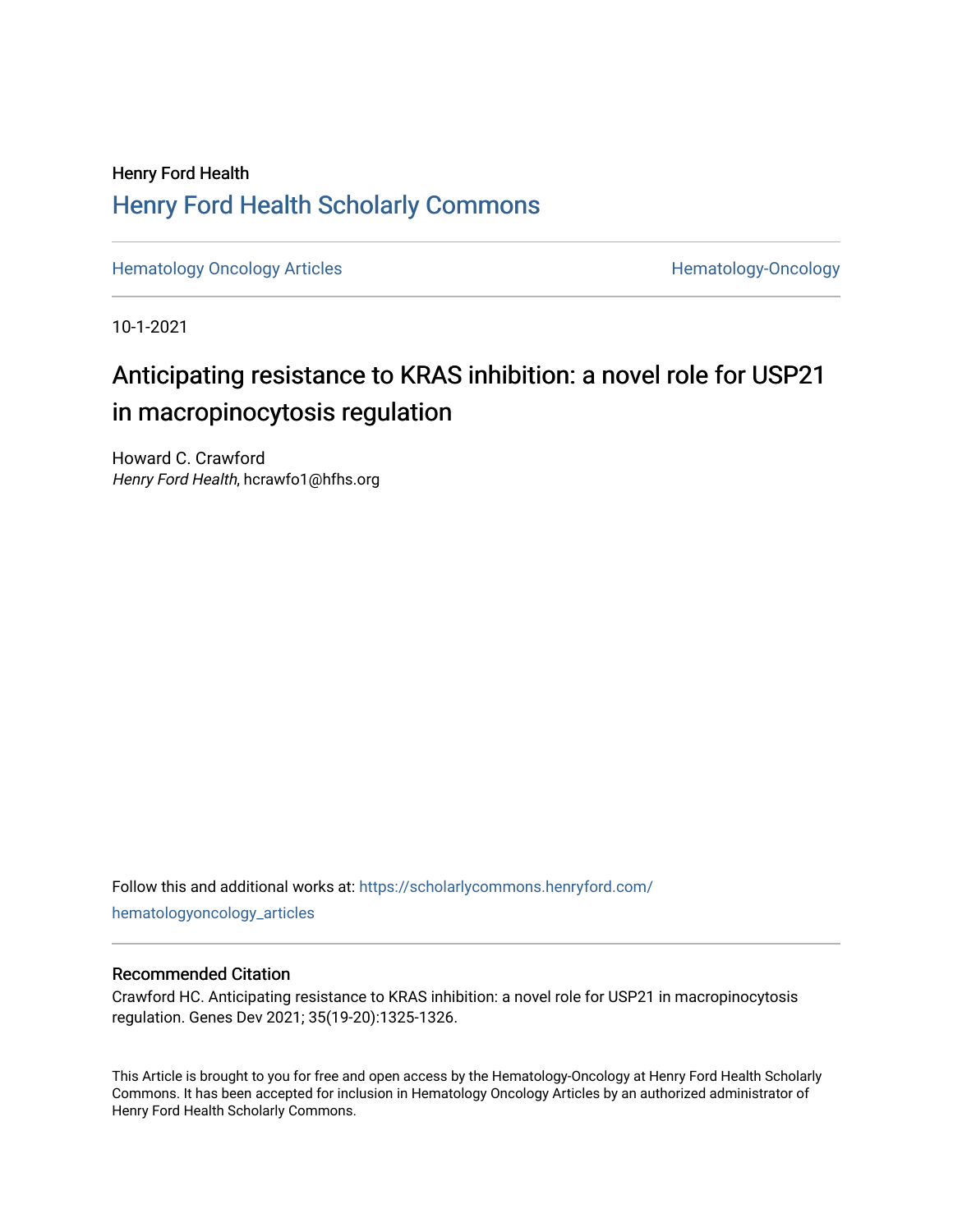# Anticipating resistance to KRAS inhibition: a novel role for USP21 in macropinocytosis regulation

#### Howard C. Crawford

Henry Ford Pancreatic Cancer Center, Henry Ford Health System, Detroit, Michigan 48202, USA

Pancreatic ductal adenocarcinoma (PDAC) is one of the deadliest cancers. Virtually all PDAC harbors an oncogenic mutation in the KRAS gene, making it the prime target for therapy. Most previous attempts to inhibit KRAS directly have been disappointing, but recent success in targeting some KRAS mutants presages a new era in PDAC therapy. Models of PDAC have predicted that identifying KRAS inhibitor resistance mechanisms will be critical. In this issue of Genes & Development, Hou and colleagues (pp. 1327–1332) identify one such mechanism in which the deubiquitinase USP21 up-regulates the nutrient-scavenging process of macropinocytosis, rescuing PDAC cells from Kras extinction.

Pancreatic ductal adenocarcinoma (PDAC) is the most common form of pancreatic cancer and the third most deadly cancer in the United States (Siegel et al. 2021). Very little progress has been made in treating PDAC over the past several decades, due in part to most cases presenting as metastatic disease upon diagnosis and its resistance to conventional and targeted therapies. Its relatively homogenous mutational landscape, including oncogenic mutation of KRAS, found in virtually all cases of PDAC, together with inactivation of tumor suppressor genes such as TRP53, CDKN2A, and SMAD4, has facilitated the development of some of the most useful preclinical mouse models of any tumor type (Hingorani et al. 2005; Ying et al. 2012). Among other things, these mouse models have confirmed that mutant Kras (Kras∗) is sufficient to initiate transformation in the pancreas and that extinguishing Kras<sup>∗</sup> expression after progression to adenocarcinoma leads to widespread tumor regression (Ying et al. 2012), indicating that, even in these later stages, pancreatic tumor cells remain addicted to constitutive Kras<sup>∗</sup> signaling, reinforcing its status as the prime therapeutic target in the treatment of PDAC.

Unfortunately, KRAS<sup>∗</sup> has long been considered "undruggable" for a variety of reasons. That status changed very recently with the development of small molecules that specifically target the G12C KRAS<sup>∗</sup> protein, which has shown clinical efficacy (Herdeis et al. 2021). However, this specific KRAS mutation is found in only a small fraction (∼1%) of human PDACs compared with G12D (41%), G12V (34%), or G12R (16%) (Waters and Der 2018). Fortunately, small molecules that target some of these more common KRAS mutants are in development (Herdeis et al. 2021), giving hope for the future of effective treatment of the vast majority of PDAC patients.

With viable KRAS inhibitors finally making headway, anticipating mechanisms of resistance to Kras inhibition is paramount. Indeed, while extinguishing Kras<sup>∗</sup> expression in PDAC mouse models causes tumor regression, resistant tumors do arise over time. In previous studies, DePinho and colleagues (Kapoor et al. 2019) have found that up-regulation of the Hippo pathway transcription factor, YAP1, is one mechanism that compensates for loss of Kras<sup>∗</sup> activity in ∼30% of resistant tumors examined. In a subsequent study, the same group used a gain-of-function screen using a library encoding 284 epigenetic regulators, leading to the identification of HDAC5 expression as sufficient to compensate for the loss of Kras<sup>∗</sup> by modifying the inflammatory tumor microenvironment (Hou et al. 2020).

This prior epigenetic regulator screen revealed several additional suspects that had the potential to help PDAC overcome its Kras<sup>∗</sup> addiction. The second most prominent hit was Usp21, a deubiquitinase that is amplified and overexpressed in ∼20% of PDAC patient samples (Hou et al. 2019). USP21 is best known for its nuclear function as a histone deubiquitinase, although nuclear USP21 promotes pancreatic tumor growth by deubiquitinating the transcription factor TCF7, amplifying canonical Wnt signaling, and enhancing tumor stem cell properties (Hou et al. 2019). In the current study, Hou

<sup>[</sup>Keywords: KRAS; MARK3; USP21; macropinocytosis; targeted therapy resistance]

Corresponding author: [hcrawfo1@hfhs.org](mailto:hcrawfo1@hfhs.org)

Article is online at [http://www.genesdev.org/cgi/doi/10.1101/gad.348971.](http://www.genesdev.org/cgi/doi/10.1101/gad.348971.121) [121.](http://www.genesdev.org/cgi/doi/10.1101/gad.348971.121)

[<sup>© 2021</sup> Crawford](http://genesdev.cshlp.org/site/misc/terms.xhtml) This article is distributed exclusively by Cold Spring Harbor Laboratory Press for the first six months after the full-issue publication date (see<http://genesdev.cshlp.org/site/misc/terms.xhtml>). After six months, it is available under a Creative Commons License (Attribution-NonCommercial 4.0 International), as described at [http://creative](http://creativecommons.org/licenses/by-nc/4.0/)[commons.org/licenses/by-nc/4.0/](http://creativecommons.org/licenses/by-nc/4.0/).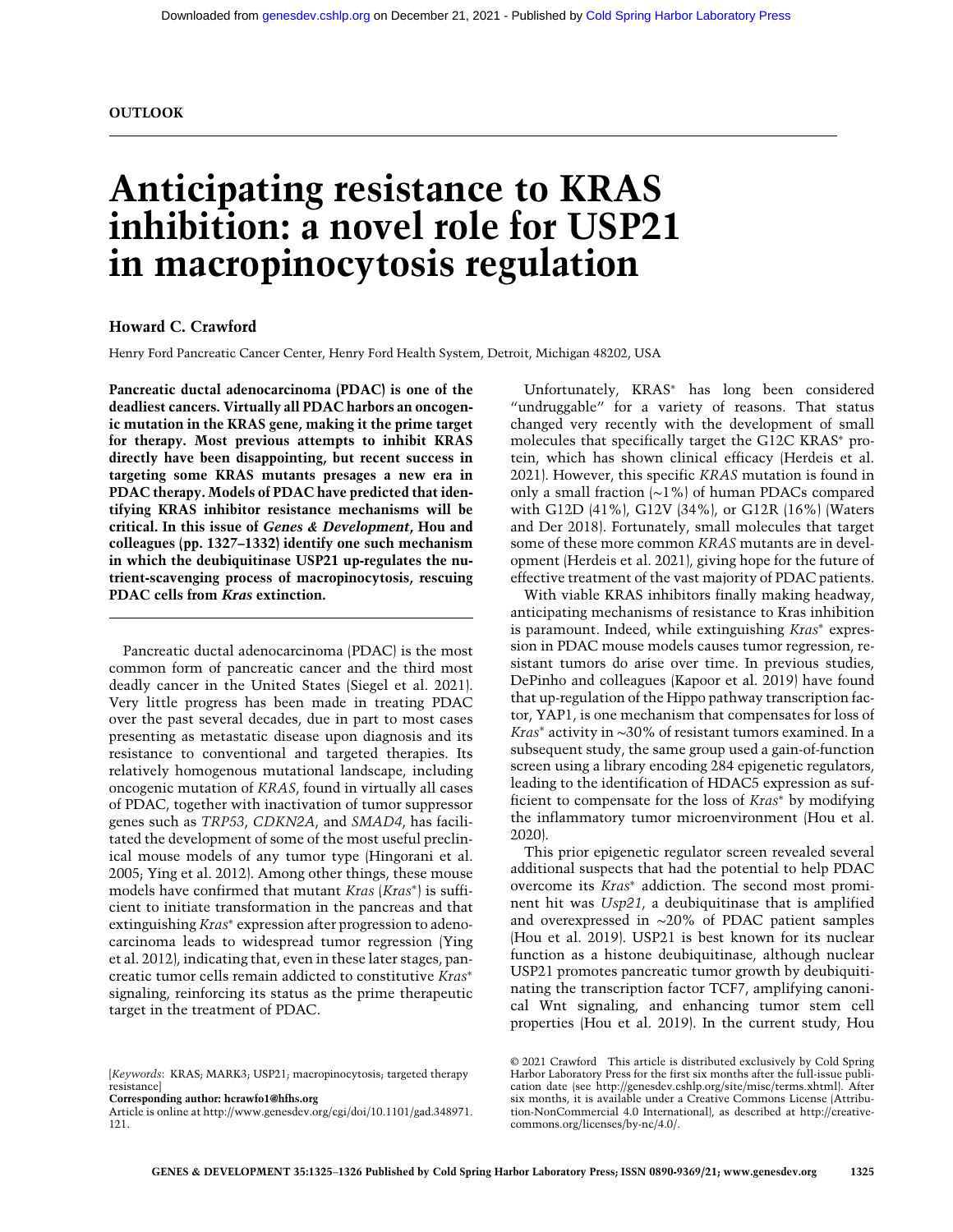#### Crawford

et al. (2021) present an elegant, textbook example of scientific sleuthing to uncover a novel mechanism behind USP21's ability to overcome the loss of Kras<sup>∗</sup> activity.

Using mutant forms of USP21 that enforce localization to the nucleus or the cytoplasm, the investigators make the surprising discovery that the relevant Kras∗-bypassing activity occurs in the cytoplasm, rather than in the nucleus. USP21 did not break cells free of Kras<sup>∗</sup> dependency through a straightforward reactivation of pathways downstream from Kras<sup>∗</sup>, as MEK/ERK signaling remained low, nor was it associated with up-regulation of Yap activity, a previously identified mechanism of Kras<sup>∗</sup> escape. Using transcriptomic analysis, the investigators discovered that USP21 overexpression up-regulates mTOR-associated signaling, with metabolomic analysis revealing an association with increased amino acid levels, a known activator of mTOR. Sifting through the usual suspects that could be responsible for this increase in amino acids, the investigators found no associated up-regulation of de novo amino acid biosynthesis, no reduction in protein translation, and no alterations in amino acid transporter expression. They also did not find an association with the breakdown of intracellular proteins, as USP21 activity decreased autophagosome formation and autophagy. Having systematically eliminated each of these candidate activities, one remained: macropinocytosis, a mechanism of nutrient scavenging that is critical for Kras mutant PDAC cell survival. Indeed, USP21 expression restored macropinocytosis in Kras∗-extinguished cells, and macropinocytosis inhibitors thwarted USP21-induced Kras<sup>∗</sup> escape.

Finally, to identify the direct target of USP21 activity, the investigators used the protein as bait to capture a single interacting culprit: MARK3, a microtubule-binding kinase and regulator of microtubule dynamics (Sandí et al. 2017). Closing the case, the investigators confirmed that MARK3 is deubiquitinated by USP21 and is necessary and sufficient for Kras∗-independent growth, tumor formation, and macropinocytosis, with the latter being necessary for Mark3-induced tumor growth.

With their collective studies (Hou et al. 2019), together with USP21 ablation in mice having no obvious deleterious effects (Pannu et al. 2015), the investigators have made a compelling case for USP21 as a viable therapeutic target in PDAC, either on its own or in combination with KRAS<sup>∗</sup> inhibition. However, as with any compelling story, some mysteries remain. For instance, the original impetus for exploring the role of USP21 was its amplification in a significant number of pancreatic cancers (Hou et al. 2019). Would its overcoming the metabolic stress caused by KRAS<sup>∗</sup> inhibition be limited to these USP21-amplified tumors, or is USP21 amplification itself indicative of an adaptive mechanism that deploys when cells are faced with such stress? It would also be fascinating to explore how the cytoplasmic and nuclear functions of USP21 may complement one another, or even synergize. Finally, the finding that MARK3 is required for macropinocytosis in this system is itself a novel discovery. If it is required for macropinocytosis in general, it also may qualify as a novel therapeutic target for treating PDAC. These and other questions will likely be answered in future studies. In the interim, while the case of effective KRAS<sup>∗</sup> inhibitors is being cracked, the more mechanisms of resistance to the loss of KRAS<sup>∗</sup> activity that are identified, the better prepared we will be to defeat this devastating and deadly disease once and for all.

#### Acknowledgments

Special thanks to Dr. Cosimo Commisso and Dr. Marina Pasca di Magliano for critical reading of the manuscript. H.C.C. is supported by National Cancer Institute grants R01 CA247516 and U01 CA2241145.

#### References

- Herdeis L, Gerlach D, McConnell DB, Kessler D. 2021. Stopping the beating heart of cancer: KRAS reviewed. Curr Opin Struct Biol 71: 136–147. doi:10.1016/j.sbi.2021.06.013
- Hingorani SR, Wang L, Multani AS, Combs C, Deramaudt TB, Hruban RH, Rustgi AK, Chang S, Tuveson DA. 2005. Trp53R172H and KrasG12D cooperate to promote chromosomal instability and widely metastatic pancreatic ductal adenocarcinoma in mice. Cancer Cell 7: 469–483. doi:10.1016/j .ccr.2005.04.023
- Hou P, Ma X, Zhang Q, Wu CJ, Liao W, Li J, Wang H, Zhao J, Zhou X, Guan C, et al. 2019. USP21 deubiquitinase promotes pancreas cancer cell stemness via Wnt pathway activation. Genes Dev 33: 1361–1366. doi:10.1101/gad.326314.119
- Hou P, Kapoor A, Zhang Q, Li J, Wu CJ, Li J, Lan Z, Tang M, Ma X, Ackroyd JJ, et al. 2020. Tumor microenvironment remodeling enables bypass of oncogenic KRAS dependency in pancreatic cancer. Cancer Discov 10: 1058–1077. doi:10.1158/2159- 8290.CD-19-0597
- Hou P, Ma X, Yang Z, Zhang Q, Wu C-J, Li J, Tan L, Yao W, Yan L, Zhou X, et al. 2021. USP21 deubiquitinase elevates macropinocytosis to enable oncogenic KRAS bypass in pancreatic cancer. Genes Dev (this issue). doi:10.1101/gad.348787.121
- Kapoor A, Yao W, Ying H, Hua S, Liewen A, Wang Q, Zhong Y, Wu CJ, Sadanandam A, Hu B, et al. 2019. Yap1 activation enables bypass of oncogenic Kras addiction in pancreatic cancer. Cell 179: 1239. doi:10.1016/j.cell.2019.10.037
- Pannu J, Belle JI, Förster M, Duerr CU, Shen S, Kane L, Harcourt K, Fritz JH, Clare S, Nijnik A. 2015. Ubiquitin specific protease 21 is dispensable for normal development, hematopoiesis and lymphocyte differentiation. PLoS One 10: e0117304. doi:10.1371/journal.pone.0117304
- Sandí MJ, Marshall CB, Balan M, Coyaud E, Zhou M, Monson DM, Ishiyama N, Chandrakumar AA, La Rose J, Couzens AL, et al. 2017. MARK3-mediated phosphorylation of ARH-GEF2 couples microtubules to the actin cytoskeleton to establish cell polarity. Sci Signal 10: eaan3286. doi:10.1126/ scisignal.aan3286
- Siegel RL, Miller KD, Fuchs HE, Jemal A. 2021. Cancer statistics, 2021. CA Cancer J Clin 71: 7–33. doi:10.3322/caac .21654
- Waters AM, Der CJ. 2018. KRAS: The critical driver and therapeutic target for pancreatic cancer. Cold Spring Harb Perspect Med 8: a031435. doi:10.1101/cshperspect.a031435
- Ying H, Kimmelman AC, Lyssiotis CA, Hua S, Chu GC, Fletcher-Sananikone E, Locasale JW, Son J, Zhang H, Coloff JL, et al. 2012. Oncogenic Kras maintains pancreatic tumors through regulation of anabolic glucose metabolism. Cell 149: 656– 670. doi:10.1016/j.cell.2012.01.058